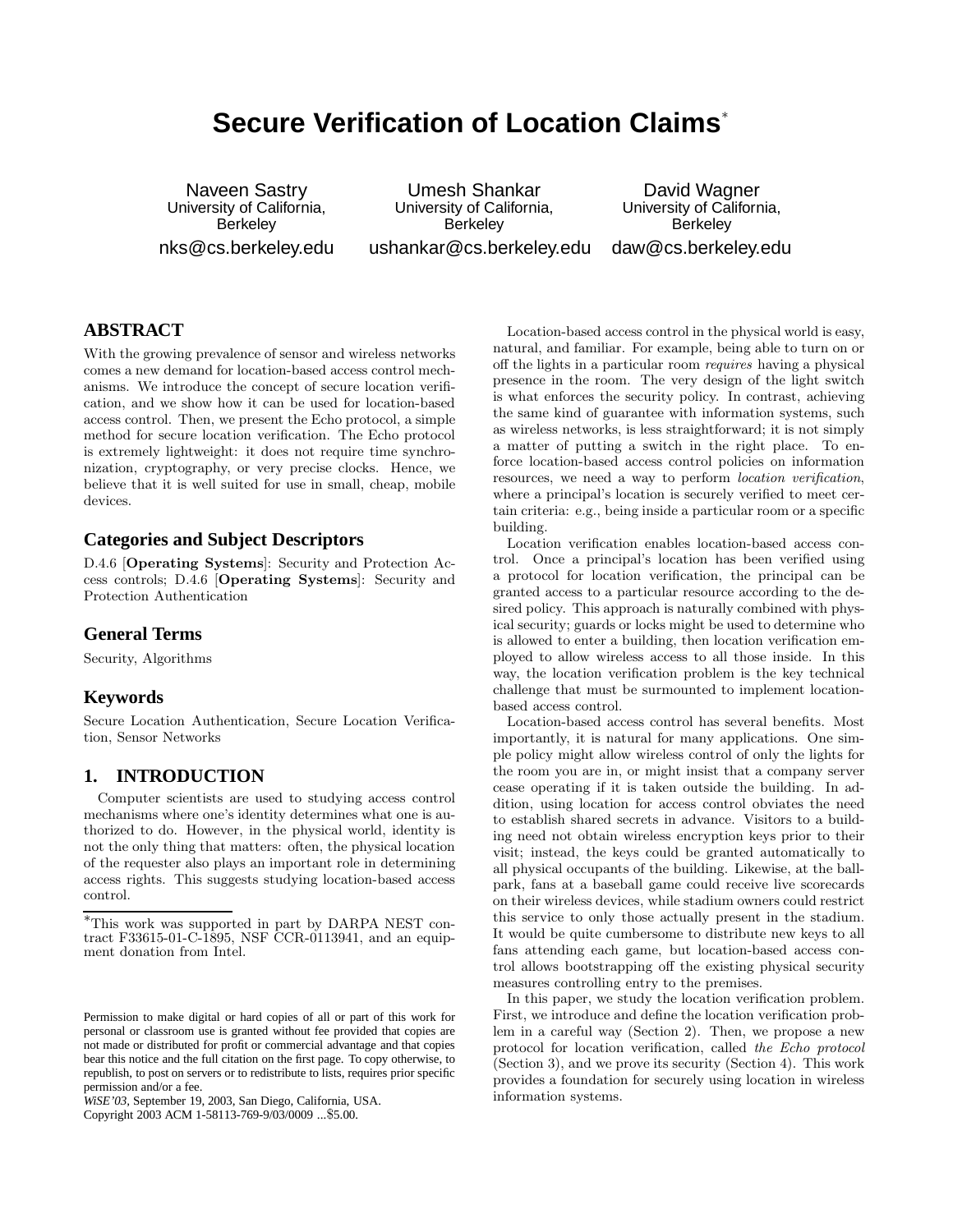# **2. GOALS AND ASSUMPTIONS**

#### **2.1 Problem Statement**

There are many natural variants of the secure location problem. We focus on solving the in-region verification problem: a set of verifiers V wish to verify whether a prover  $p$  is in a region  $R$  of interest.  $R$  may be a room, a building, a stadium, or other physical area. The region typically has some sort of physical control to restrict people's entry into it; the purpose, then, is to control access to resources that are not intrinsically constrained by physical security, such as wireless networks. The verifier infrastructure  $V$  may, in some cases, be a distributed system consisting of multiple nodes.

The protocol must run correctly in the face of adversaries. Thus, when  $p$  does not in fact have a physical presence inside  $R$ , the verifier must be careful not to accept  $p$ 's claim to be in R. Furthermore, if  $p$  does have a presence in  $R$ , the verifier should accept p's claim; otherwise the protocol would not be useful in practice. We therefore require the following two properties to ensure that the protocol is useful and secure:

- *Completeness:* If  $p$  and  $V$  both behave according to the protocol, and  $p$  is in  $R$ , then  $V$  will accept that  $p$ is in R.
- Security: If V behaves according to the protocol and accepts  $p$ 's claim, then  $p$ , or a party colluding with  $p$ , has a physical presence in R.

It is important to distinguish between the problem we are addressing, the in-region verification problem, and the secure location determination problem. In the latter problem, V attempts to securely discover the physical location of  $p$ . In contrast, in the in-region verification problem,  $p$ claims to be in a particular region, and V accepts or rejects the claim. The prover's location claim serves as a hint for the verifier to confirm or disprove. Framing the problem in terms of secure in-region verification, not secure location determination, simplifies the problem and allows different location determination algorithms to be used.

In fact, it is possible to compose an in-region verification protocol with any location determination algorithm, even a potentially insecure one, without compromising the security of the ultimate guarantee that a prover is in the region. The in-region verification algorithm verifies whether the claimed location is in  $R$  or not; thus,  $p$  can use an insecure localization algorithm to generate a claimed location that will be securely tested for accuracy by  $V$ . At worst,  $p$ 's claim will be rejected; in no case will V believe something about p's location that has not been securely checked. The prover  $p$  thus has the flexibility to choose any appropriate location determination algorithm, even if it has not been proven secure. After running the determination algorithm,  $p$  will know which claims it can plausibly make.

#### **2.2 Assumptions**

It is worth considering in more detail what our particular protocol is and is not attempting to do. We list below some of our assumptions:

• Regions, not points. We are not attempting to verify the exact location of the prover. In other words, the locations claims we verify are not claims of particular point locations (plus or minus some error distance),

but rather just presence in a particular region of interest R. This model accords well with our anticipated applications. We assume that, before the verification protocol begins, both the prover and verifier know the definition of the region R.

- Only "local" regions. It is not a requirement to verify all location claims; and indeed, there are some location claims we do not even attempt to verify. More specifically, we only attempt to verify location claims for regions  $R$  that are "near"  $V$ . We will explore more precisely what this means in Sections 3 and 4. The restriction makes sense in light of the proposed application domains: if you have a network of devices scattered through a building, you are typically not interested in regions that are outside the building.
- RF and sound capability. The verifier and prover must both be able to communicate using both radio frequency (RF) and sound (typically ultrasound frequencies). We will use both transmission media in our protocol.
- Bounded processing delay. The prover must be able to bound its processing delay. We will describe the effects that a loose bound will have on the protocol in Section 4.

## **2.3 Threat Model**

In order to verify the security property, we must consider the protocol with respect to a particular threat model. We assume the verifier nodes are all trusted, and they can communicate securely amongst themselves. In contrast, the prover p might behave maliciously, and we will consider an adversarial prover consisting of multiple colluding nodes, arbitrary computing power, and secure RF (speed of light) communication amongst its own nodes as well as sound generation and detection capability on each of its nodes.

Lastly, by definition, the adversary must not actually have any presence in the region R. Otherwise, it would be able to make a legitimate claim and would not need to attack the protocol.

## **2.4 Design Principles**

We designed our protocol according to the following design principles:

- Make few resource demands on the prover and verifier. We would like to limit the computation power and hardware resources necessary to participate in the protocol to an absolute minimum. The real goal is to enable location proofs for a large class of devices.
- No prearranged setup required. It should not be necessary for the prover to have previously engaged in a setup or registration step with the verifier. This excludes many cryptographic solutions; even publickey cryptography requires pre-arranged trust relationships, and thus is not suitable for our purposes. By eliminating the setup step, we are enabling access to resources to be granted based on physical presence alone.

In settings where keys have been previously set up, we can use them to complement our protocol. We will discuss a variant of the Echo protocol in Section 4.1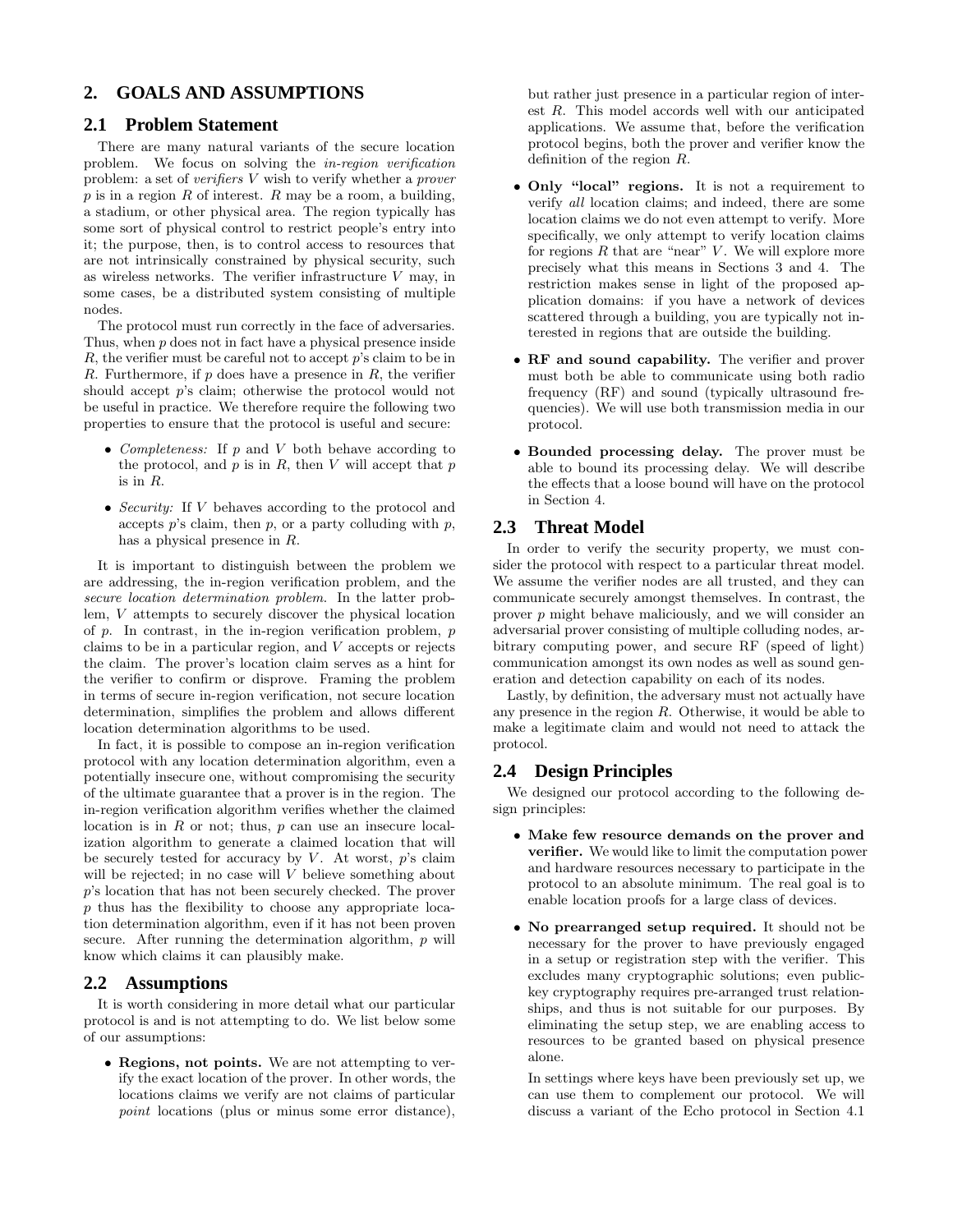where a challenge-response protocol can be used to verify that a particular principal is inside a given region.

• Quantitative guarantees. We would like to provide precise bounds on the uncertainty in the protocol.

#### **2.5 Design Setting**

We initiated this work primarily in the context of nodes such as those found in sensor networks. This choice imposes certain design constraints. Briefly, sensor networks are composed of many small, cheap nodes equipped with a variety of environmental sensors. Examples include accelerometers, microphones, and thermometers. The nodes contain a general purpose CPU, though it is often useful only for minimal computation. Finally, the nodes communicate using a wireless network over distances of tens to hundreds of meters. Thus, the sensing capabilities of sensor networks can be used to help bridge the physical-computational gap.

One consequence of considering this domain is that many techniques, such as public-key cryptography, are infeasible. The Berkeley Mica sensor nodes, for example, have 4MHz 8 bit processors with 4KB of RAM [11]. What we need, then, is a lightweight way to perform location verification given many sensor-class nodes. The principal trying to prove its location need not be a sensor-class node, though we do not assume that it is more powerful. The fact that our protocol can work within these tight constraints makes our results are all the more meaningful, and we expect that the Echo protocol will be broadly applicable to sensor networks, networked embedded systems, ubiquitous computing, wireless networks, and many other similar application settings.

### **2.6 Our Contributions**

We introduce the secure in-region verification problem. We argue that, for security purposes, the in-region verification problem is a better model to focus on than trying to solve the secure location determination problem directly. This is a novel view of localization.

Second, we present a provably secure protocol for performing in-region verification with minimal hardware requirements.

While our protocols use ultrasound and time-of-flight techniques, neither of these ideas are new: others have previously proposed localization algorithms based on time-of-flight and on ultrasound ranging. Rather, the novel contribution of this paper is to provide a solution to the security problem in localization.

## **3. OUR DESIGN: THE ECHO PROTOCOL**

Next, we describe the design of our proposal for location verification, which we dub the Echo protocol. For expository purposes, we start by considering a simplified toy scenario and developing a simple protocol for this scenario (Section 3.1); then, we extend it repeatedly (Section 3.2) until we obtain the full protocol (Section 3.3).

*Notation..* We define s to be the speed of sound, or 331 m/s. Likewise, we will take c to be the speed of light, or  $3 \times 10^8$ m/s. Define  $d(x, y)$  to be the distance between x and y. We define  $R$  to be the area in which we would like to verify the location of a prover  $p$ . The set of all verifier nodes is denoted by  $V$ .  $N$  denotes a nonce, i.e., an unpredictable random value.



Figure 1: An illustration of our first simplification of the problem. The prover (not shown here) will try to convince the single verifier node  $v$  that it is inside the region  $R$  (depicted as a shadowed circle, which in this first scenario is assumed to be centered at  $v$ ).

1.  $p \xrightarrow{\text{radio}} v : \ell$ 2.  $v \xrightarrow{\text{radio}} p : N$ 3. p sound v accepts iff  $\ell \in R$  and elapsed time  $\leq d(v, \ell) \cdot (c^{-1} + s^{-1}).$ 



#### **3.1 Protocol Intuition**

Consider first a simplified case, where we have only a single verifier node v, where the region R is a circle<sup>1</sup>, and where this circle is centered at  $v$ . This scenario is shown pictorially in Figure 1. Now, suppose that the prover claims to be at some location  $\ell \in R$  inside the region.

We present a simple protocol for validating the location claim in this restricted case. First note that if the claimed location  $\ell$  is not inside R, then the verifier can reject the claim immediately. Thus, we may safely assume that the prover claims to be inside  $R$ . The protocol begins when the verifier node  $v$  sends a packet containing a nonce to the prover using RF; the prover immediately echoes the packet back to the verifier using ultrasound. The verifier node  $v$ can then calculate how long it should take to hear the echo, namely, the sum of the time it takes to reach  $\ell$  using RF, plus the time it takes for a return packet to go from  $\ell$  to v using ultrasound. Thus, the total elapsed time for the prover to hear the echoed nonce should be about  $d(v, \ell)/c + d(v, \ell)/s$ seconds. The only thing  $v$  has to do is time this process: If the elapsed time from the initial transmission to reception of the echo packet is more than this amount, the verifier node  $v$  rejects the prover's claim; otherwise, if the elapsed time is at most this expected amount, v accepts. This protocol is summarized in Figure 2.

Why does this work? If the prover is able to return the packet in sufficient time, then the verifier is assured that the prover is within  $d(v, \ell)$  meters of v. This means that  $\ell$ is known to be inside a circle of radius  $d(v, \ell)$  centered at v. Call this circle C; then we know  $\ell \in C$ . Since R is defined to be a circle of radius at least  $d(v, \ell)$  centered at v, we have

<sup>&</sup>lt;sup>1</sup>In practice, the region is a sphere, instead of circle. However, for simplicity, our discussion will be phrased in terms of circles in the plane. This simplification will make the protocol easier to understand and does not affect the validity of our results.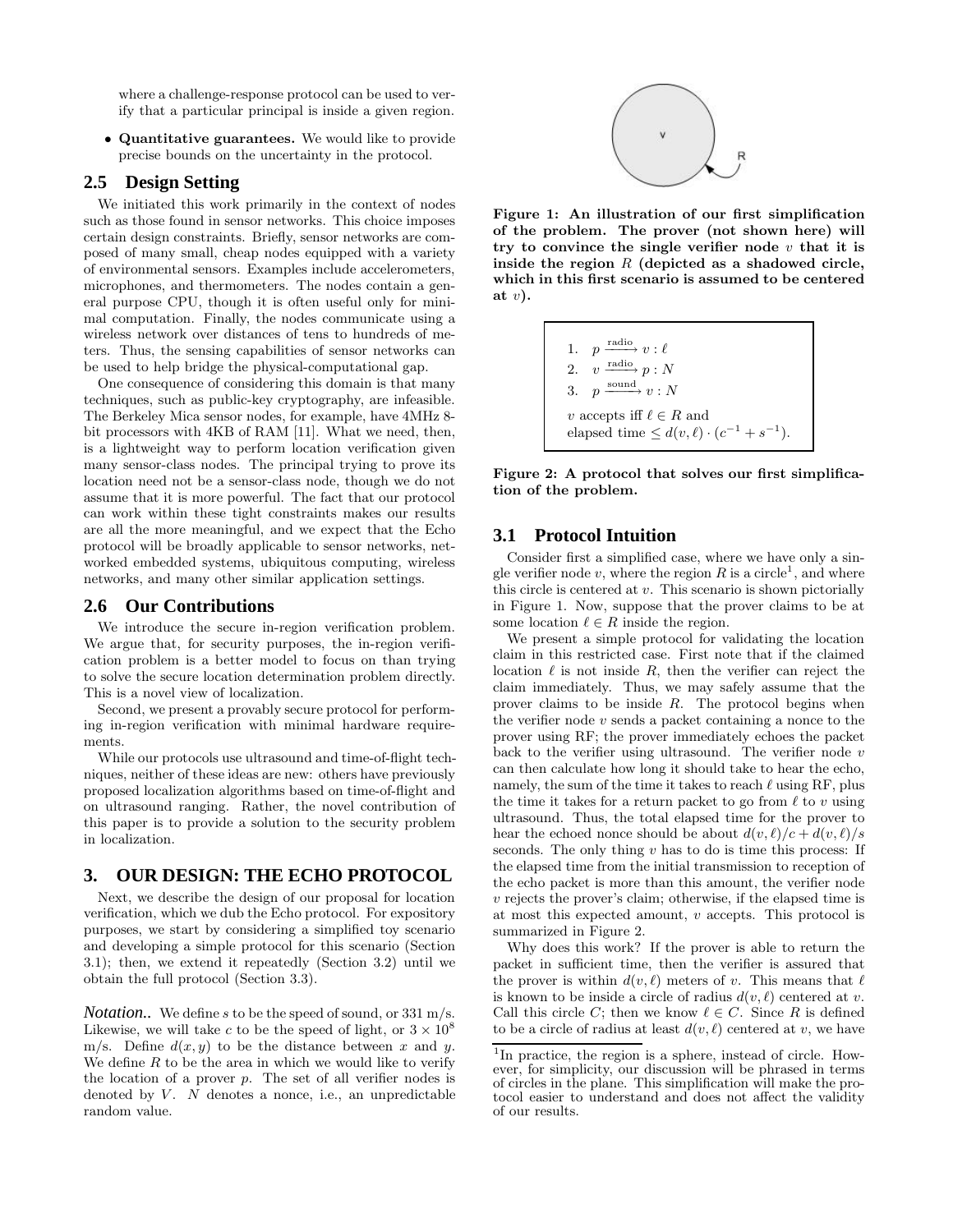

Figure 3: Diagram illustrating a single verifier at the center of a circular region  $R$  where there is an upper bound of  $\Delta$  on the processing delay. The diagram illustrates the relationship between  $\textsf{ROA}(v, \Delta)$  and  $\mathsf{ROA}(v, 0)$ , which is equal to R in this case.

 $C \subseteq R$ , and hence  $\ell \in R$ . In short, we know that the prover must be inside R.

If the prover cannot return the nonce in sufficient time, it may be for one of two reasons. Either the prover is more than  $d(v, \ell)$  meters away from v, or the prover has some processing delay between receiving the RF packet and returning the ultrasound packet. We will explore this latter issue in the following section.

What if the prover tries to cheat by delaying his response? This attack only increases the total elapsed time of the process, thereby making the verifier reject. Intuitively, the longer it takes to complete the protocol, the farther away the prover appears to be. It is not in the prover's interest to appear to be farther from  $v$ , because this will put the prover's apparent location outside of  $R$ , hence making  $v$ reject the prover's claim.

Can the prover cheat by starting the transmission of the response early? No, this attack is not possible. The nonce in the packet prevents the prover from sending a reply before it has received the outgoing RF packet. Hence, the speed of light and sound prevents the prover from pretending to be closer to  $v$  than he really is.

## **3.2 Processing Delay & Nonuniform Regions**

In this section, we present a slightly more advanced protocol that addresses three additional issues: the fact that the prover has a non-zero processing delay, the fact that packets take nonzero time to transmit, and the fact that  $R$  might not be a circle. We base this protocol on the simple protocol presented in the previous section.

*Processing delay..* Let us first address the prover's packet processing delay. We will start with the configuration mentioned in Section 3.1: We have a single verifier located at the center of a circular region R. In the ideal case, the prover can receive the RF packet from the verifier node and send out the response over ultrasound instantly; in practice, this is not possible, as the prover will require some time to process the incoming packet. Suppose the prover can bound its processing delay to be at most  $\Delta_p$  seconds and can make the verifier node aware of this maximum delay. Then, if the prover claims to be at  $\ell$ , the verifier node can compute the time for a prover actually at  $\ell$  to get the packet back: the time for the RF signal to travel from  $v$  to  $\ell$ , a processing delay of at most  $\Delta_p$ , and finally the time for the sound to travel from  $\ell$  back to  $v$ .

Now we have a problem: A malicious prover could submit a location claim  $\ell$  at the border of R and grossly overstate its true processing delay to be some very large  $\Delta_m$ . If, however, the prover's true processing delay were zero, then it could fool the verifier node into thinking that it was inside R when in fact it wasn't. Since the verifier allows up to  $\Delta_m$ processing delay while the adversary has no delay, the adversary could be  $\Delta_m \cdot (c^{-1} + s^{-1})^{-1} \approx \Delta_m \cdot s$  meters outside of R and the verifier would still accept the claimed location, violating our security condition.

The solution to such a problem is for the verifier node to shrink the allowable region in which location claims are accepted. If the prover claims a maximum processing delay of 0, then the protocol presented earlier in Section 3.1 is sufficient. If, however, the prover claims a processing delay of  $\Delta_p > 0$ , the verifier should not engage in the protocol if the claimed location  $\ell$  is within  $\Delta_p \cdot s$  of the outside border. Thus, we define the term Region of Acceptance (ROA) to be the area in which the verifier node  $v$  is sure that it can correctly verify claims for a prover. Note that this region depends on  $\Delta_p$ . We write ROA $(v, \Delta_p)$  to indicate the region where location claims are permitted by  $v$ , if the claimed processing delay is  $\Delta_p$ . See Figure 3 for an illustration.

As stated above,  $\mathsf{ROA}(v, \Delta_p)$  is a circle centered at v and fully contained within R. Its radius is  $\Delta_p \cdot s$  less than R's radius (since R was assumed to be a circle). Amending our prior protocol, the verifier should engage in the protocol only if the location claim  $\ell$  is within ROA(v,  $\Delta_p$ ). For  $\Delta_p = 0$ , we have  $\textsf{ROA}(v, 0) = R$ , and so the simple protocol presented earlier is a special case of the amended protocol.

We note at this point that if the prover has a processing delay of  $\Delta_p$ , the protocol is not *complete*. Recall that the completeness condition from Section 2.1 requires that the verifier always accept if the prover is inside  $R$  and behaving properly. Yet, for a processing delay of  $\Delta_p$ , our verifier will not accept location claims that are in the annulus  $R \setminus$  $ROA(v, \Delta_P)$ , so our protocol cannot be fully complete.

This suggests an alternate way to view  $\mathsf{ROA}(v, \Delta_n)$ : it is the region for which the protocol is complete. In other words,  $\mathsf{ROA}(v, \Delta_p)$  is the region where a verifier will accept location claims from a correctly functioning prover with processing delay less than  $\Delta_p$ . We will define the *coverage* of the ROA as the ratio between the area of the ROA and the area of R. A coverage of 100% indicates that the protocol is complete; a coverage of less than 100% indicates only partial completeness.

*Packet transmission time.* There is another source of uncertainty: the time it takes to actually transmit packets. Each link, radio and ultrasound, has some finite transmission bandwidth. If we are not careful about when we start and stop timing, an attacker could exploit the transmission time to launch an attack. The key is that if the bandwidths in each direction are not the same, the attacker could simply guess the first (or last) few bits of the nonce and send them preemptively.

The attacks in question depend on how timing is performed. We can start timing either before the first bit or after the last bit of the outgoing nonce from the verifier to the prover, and likewise stop timing before the first bit or after the last bit of the incoming nonce. We shall show that in a given situation only some choices are secure; which choices those are depends on the bitrates of the radio and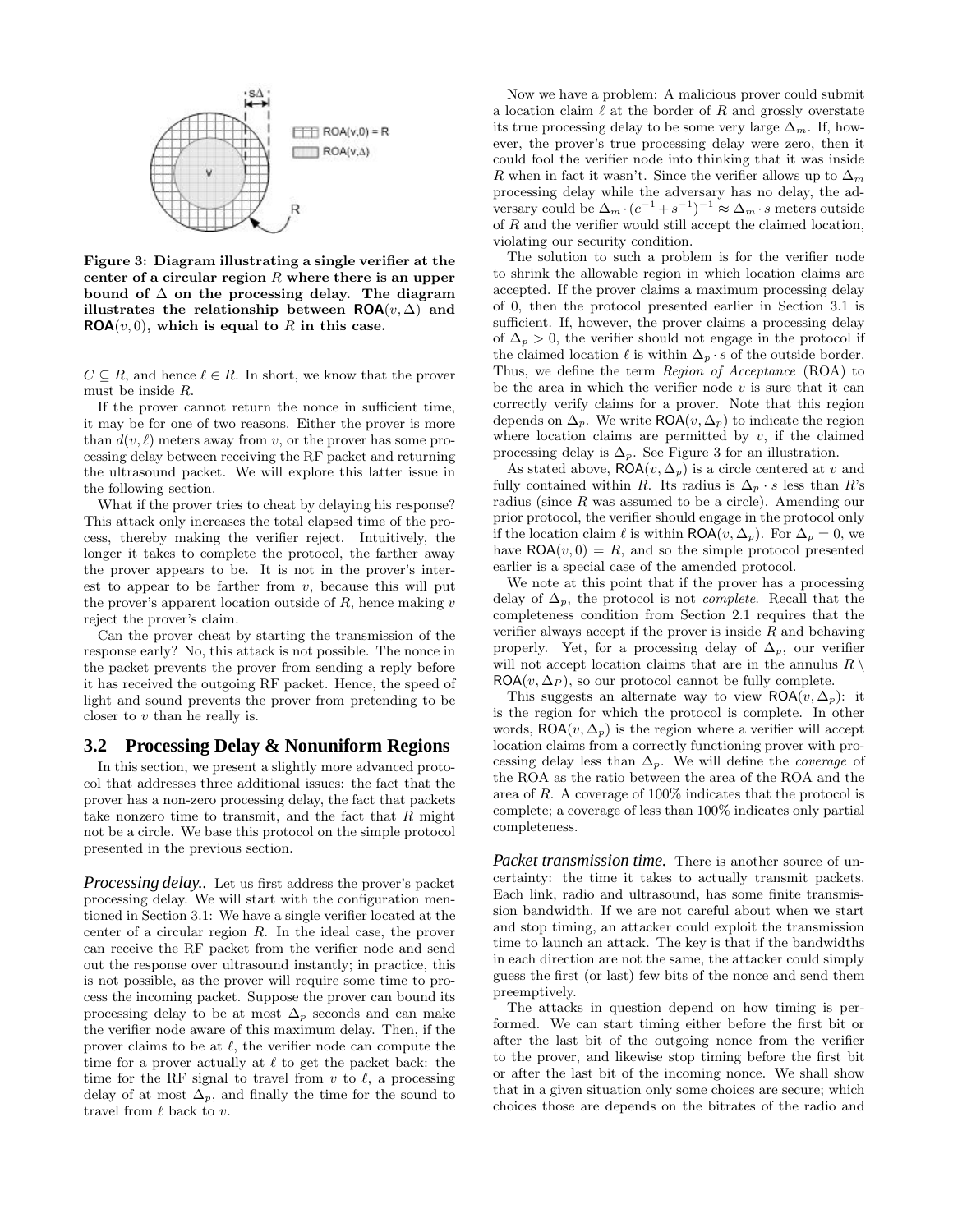

Figure 4: A single verifier  $v$ , inside a irregular region  $R$ . We are interested in proving that the prover is within R. The larger circle represents  $\mathsf{ROA}(v,0)$ , the area in which  $v$  is useful for location verification proofs. This is the largest circle centered at  $v$  and wholly contained within  $R$ . The inner circle represents  $\mathsf{ROA}(v, \Delta)$ , the region in which v will accept location claims from a device that is able to bound its processing delay by  $\Delta$ .

ultrasound links. An important note is that the bitrate, i.e., the bandwidth, of each link is distinct from the propagation speed of waves in the relevant medium, which determines the latency of the link. Even though radio waves travel orders of magnitude faster than ultrasound waves, in practice the bitrates of each may often be comparable. For the sake of the following discussion, let us call the outgoing bandwidth  $b<sub>o</sub>$  and the incoming bandwidth  $b<sub>i</sub>$ .

Suppose the verifier stops its timer upon receiving the first bit of the nonce, and suppose  $b<sub>o</sub> > b<sub>i</sub>$ . Then the attacker could start sending a few randomly guessed bits of the nonce slightly before actually receiving it. The verifier would then infer the prover to be closer than it actually is. Although the attack approach would only work probabilistically, it would only take a few tries to succeed on a few bits. Therefore if  $b<sub>o</sub> > b<sub>i</sub>$ , the verifier must stop its timer only after receiving the last bit of the nonce.

Analogously, if the verifier starts timing after the entire nonce has been sent and  $b_i > b_o$ , then the attacker could guess and then send the last few bits without having received them.

To be safe from such attacks, then, the verifier should start timing before sending the first bit of the nonce, and stop timing after receiving the entire nonce. Unfortunately, this increases the overall uncertainty, so that  $\Delta_p \geq \frac{n}{b_o} + \frac{n}{b_i}$  where  $\boldsymbol{p}$  is any prover and  $\boldsymbol{n}$  is the nonce length. If we know in a particular deployment that one or the other bandwidth is higher we need not be conservative on both ends, since they are mutually exclusive. We assume that the prover takes this contribution to the delay into account when calculating  $\Delta_p$ ; the constraint will be checked by the verifier, so the prover needs to add this lower bound to any processing time.

*Non-circular regions..* Up until now, we have been assuming that  $R$  is a circle centered at  $v$ . However, that is not always a realistic assumption: perhaps we are interested in verifying location claims in a square room, for instance. We will now relax that assumption and assume that the verifier node is contained somewhere within an arbitrarily shaped region R. This causes a larger area to be incomplete, or non-verifiable, as shown in Figure 4. We will address incompleteness in the next section with our final iteration of the protocol.

Previously,  $ROA(v, 0)$  had been equivalent to R. But this will not work when  $R$  is not a circle centered at  $v$ . Since we are assuming that our communications equipment is omnidirectional and that signals travel at the same speed in all directions, the ROA must be a circle. Furthermore, the ROA must be wholly contained within  $R$ . By definition, the ROA is the region where the verifier will accept a correctly functioning prover; if the ROA were not fully contained within R, the prover could accept a location claim for a prover outside of  $R$ , which would be unacceptable. Furthermore, we would like to maximize the area of the ROA since a larger ROA leads to a larger coverage. Thus,  $ROA(v, 0)$  should be the largest circle that fits within  $R$ ; in other words, it should be the largest circle that is tangent to  $R$  and still contained within it.

We now extend the protocol to handle non-circular regions R where the verifier can bound its processing delay to be at most  $\Delta_p$ . Recall that both the prover node and verifier node know  $R$  a priori. Using this, the verifier node can compute ahead of time the region  $\mathsf{ROA}(v, 0)$ .

The protocol then proceeds as follows: the prover first broadcasts its claimed location  $\ell$  and processing delay  $\Delta_p$ to the verifier. If  $\ell \notin \text{ROA}(v, \Delta_p)$ , the verifier should immediately reject the location claim since it will not be able to definitively validate the claim. Otherwise, the verifier node broadcasts a nonce to the prover; the prover echoes the nonce back over ultrasound. The verifier can again time the communication: if it is no greater than the time for the signal to travel out and back and allowing for processing delay, the verifier accepts the location claim.

#### **3.3 Full Protocol Description: The Echo Protocol**

In the final iteration of the protocol, we introduce multiple verifier nodes in an attempt to increase the coverage of R. Recall that if  $R$  is not a circle, no single node can provide 100% coverage. Consequently, multiple verifiers are needed. Intuitively, we will run the protocol presented in Section 3.2 after selecting one verifier from among the set of verifiers V .

The protocol is quite simple. See Figure 6 for the complete definition. First, a verifier is chosen so that the claimed location  $\ell$  lies within that verifier's ROA. If no such verifier exists, execution is aborted, since the claim can not be verified. After choosing a verifier  $v$  to participate,  $v$  sends a packet to p using RF, which is echoed back to it using ultrasound.  $v$  can calculate how long it should take to hear the echo, namely, the sum of the time it takes to reach  $\ell$  using RF, plus  $\Delta_p$ , plus the time it takes for a return packet to go from  $\ell$  to v using ultrasound. If the measured elapsed time exceeds this anticipated time, v rejects the location claim. The nonce in the packet prevents the prover from sending a reply before it has received the outgoing RF packet.

The extra verifier nodes serve to expand the region of acceptance within R. Thus, while  $\mathsf{ROA}(v, \Delta_p)$  refers to the region that one particular verifier node can accept, we define  $ROA(\Delta_n)$  to be the region where at least one verifier node can prove location claims. It is then clear that

$$
\mathsf{ROA}(\Delta_p) \equiv \bigcup_{v \in V} \mathsf{ROA}(v, \Delta_p)
$$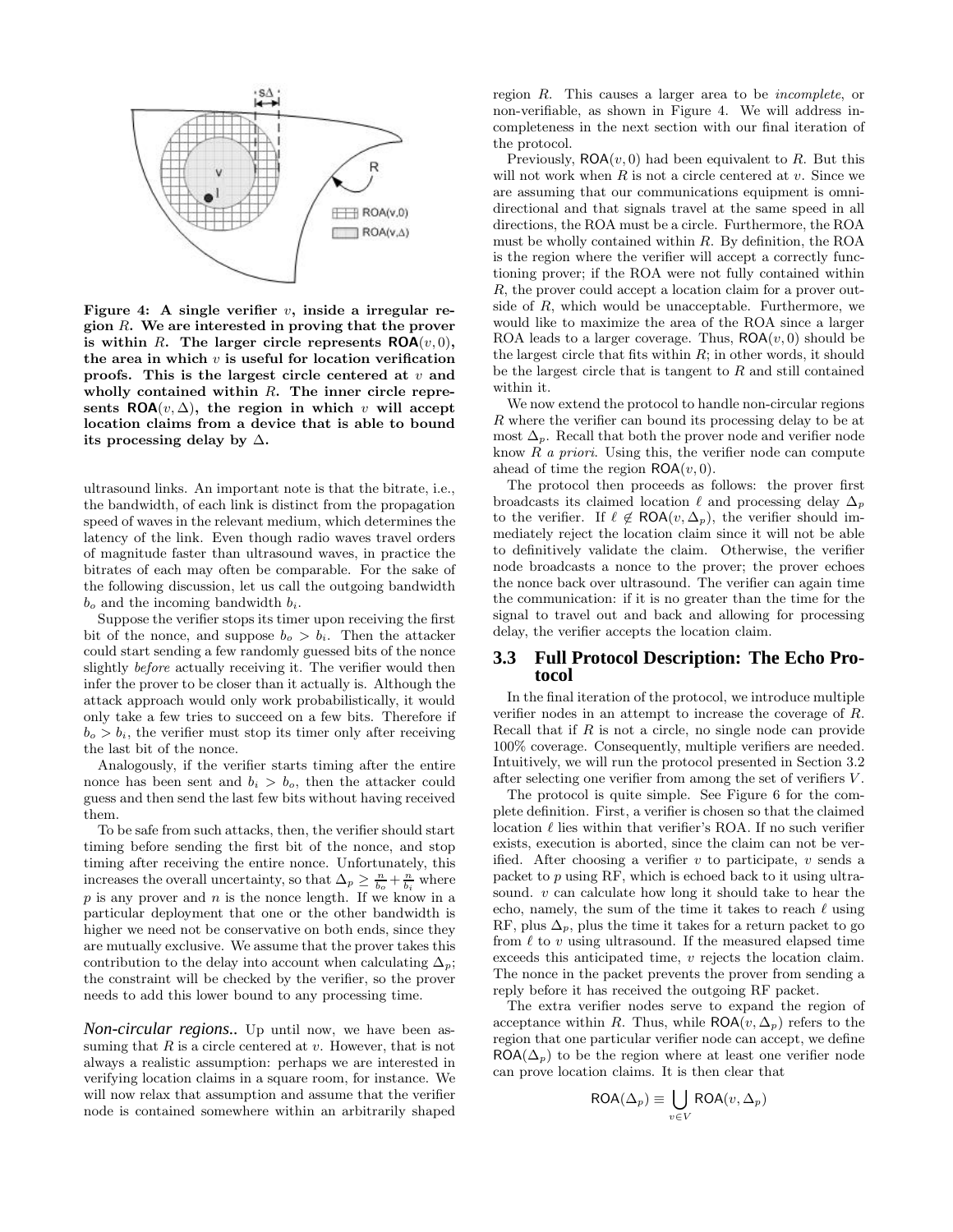

Figure 5: The relationship between  $\mathsf{ROA}(v)$  (for a single verifier  $v$ ) and the aggregate ROA. Each gray circle represents  $\textsf{ROA}(v, \Delta)$  for a particular verifier  $v$ . Taken collectively, the gray region represents  $ROA(\Delta)$ , the aggregate region in which the set of verifiers can successfully verify the location of a prover that features a processing delay less than  $\Delta$ . Note that  $\mathsf{ROA}(\Delta)$  is wholly contained within R.

| <b>COMMUNICATION PHASE:</b>                                                                       |
|---------------------------------------------------------------------------------------------------|
| 1. $p \xrightarrow{\text{radio}} \text{broadcast}: (\ell, \Delta_p).$                             |
| The prover broadcasts its claimed location $\ell$                                                 |
| and processing delay $\Delta_p$ .                                                                 |
| 2. $t_s \leftarrow$ time ().                                                                      |
| $v \xrightarrow{\text{radio}} p : N.$                                                             |
| A single verifier $v$ starts its timer and responds                                               |
| with a random nonce                                                                               |
| We require $\ell \in \text{ROA}(v, \Delta_p)$ and $\Delta_p \geq \frac{n}{b_o} + \frac{n}{b_i}$ . |
| If no such verifier exists or $\Delta_p$ is invalid, abort.                                       |
| 3. $p \xrightarrow{\text{sound}} v : N$ .                                                         |
| $t_f \leftarrow$ time ().                                                                         |
| The prover echoes the nonce over ultrasound.                                                      |
| The verifier records the finish time.                                                             |
| <b>VERIFIER COMPUTATION PHASE:</b>                                                                |
| 4. <b>if</b> sent nonce differs from received nonce                                               |
| return false                                                                                      |
| 5. if $t_f - t_s > \frac{d(v,\ell)}{c} + \frac{d(v,\ell)}{s} + \Delta_p$                          |
| return false                                                                                      |
| 6. Otherwise, return true                                                                         |

Figure 6: Formal description of the Echo protocol, which can perform location verification in an arbitrary region  $R$  with multiple verifier nodes. We represent the prover node as  $p$  and the verifier node that runs the protocol as v.

since the set of verifiers can accept a location proof if the claimed location is inside at least one verifier's region of acceptance.

In the Echo protocol, the infrastructure chooses a single verifier node to participate in the protocol. A verifier  $v$  may participate if  $\ell \in \text{ROA}(v, \Delta_p)$ , since by definition that is the region that it can perform secure location verification proofs. Note that the claimed location  $\ell$  may be inside ROA(v,  $\Delta_p$ ) for many different verifier nodes  $v$ , hence more than one verifier node might be eligible for participation in the protocol. We only require one to be chosen, and we allow the verifiers to use any convenient leader election mechanism for choosing which particular verifier node will run the protocol. They may have a purely deterministic mechanism for electing verifiers, or they may use a dynamic algorithm in an attempt to conserve power, for example.

## **4. ANALYSIS**

#### **4.1 Security Analysis**

As explained in Section 3, the Echo protocol relies on timing: the amount of time it takes to get a response from the prover bounds how far the prover can be from the verifier. We will now show that it is impossible for an adversary outside  $R$  to convince the verifier that it is in  $R$ .

*Proof of security..* The heart of the argument is that an attacker would not be able to get the sound signal to the verifier in time. In order to confirm that the prover is at  $\ell$ , all a particular verifier node v must do is verify that the incoming sound signal, which includes the outgoing nonce, is received within

$$
t_{\max} \le \frac{d(v,\ell)}{c} + \frac{d(v,\ell)}{s} + \Delta_p
$$
 seconds,

where  $d(v, \ell)$  is the distance from the verifier to the claimed location, c is the speed of radio propagation (approximately the speed of light), s is the speed of sound, and  $\Delta_p$  is the prover's processing delay. As described in Section 3.2,  $\Delta_p$ includes the packet transmission time. This is checked by the verifier in step two of the communication phase of the protocol. Recall that  $v$  agrees to run the protocol only if  $\ell \in \textsf{ROA}(v, \Delta_p)$ , i.e., if the circle of radius  $d(v, \ell) + \Delta_p \cdot s$  lies wholly within R. By definition, the attacker A is outside  $R$ ; thus we have

$$
d(v, A) > d(v, \ell) + \Delta_p \cdot s.
$$

Let  $t_{\text{finish}}^{\text{A}}$  denote the time at which the attacker finishes sending its response (message 3 of the Echo protocol). The attacker has only two choices: either guess at least some of the bits of  $N$ , or learn the entire nonce  $N$  from  $v$ . In the former case, the attacker's success probability can be made negligibly small by choosing  $N$  from a set of sufficient size. In the latter case, it will take at least  $d(v, A)/c$  seconds after  $v$  first reveals  $N$  before  $A$  can receive  $N$ , because no signal can travel faster than the speed of light. Because  $v$  reveals N for the first time in message 2 of the protocol,  $t_{\text{finish}}^{\text{A}} \geq$  $d(v, A)/c$  in this case. Now, since the attacker cannot finish transmitting its response before it has received the entire nonce, and because the attacker's response cannot travel faster than the speed of sound, the minimum time required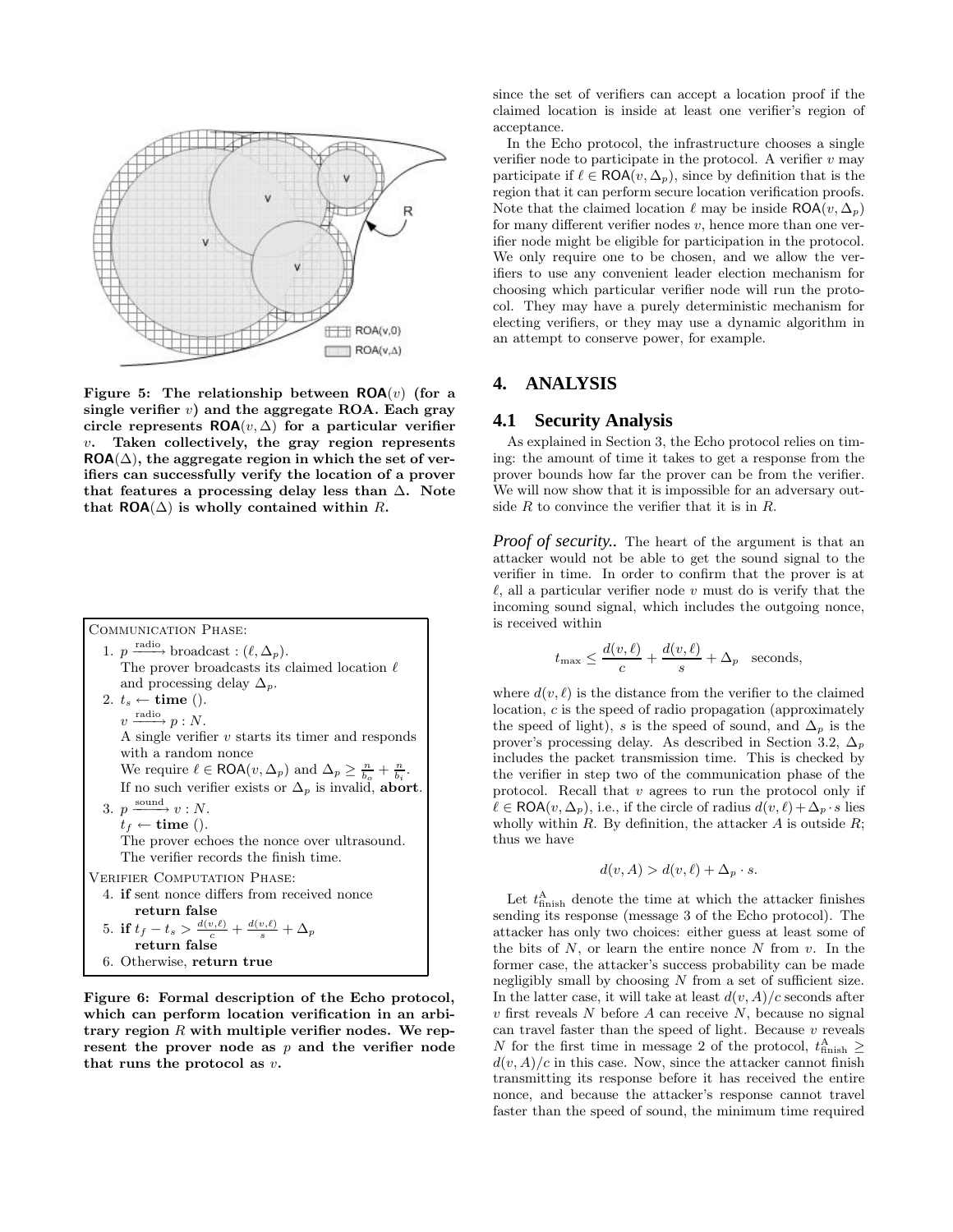for the attacker to hear  $N$  and get a response to  $v$  is

$$
t_{\min}^{\mathbf{A}} = t_{\text{finish}}^{\mathbf{A}} + \frac{d(v, A)}{s}
$$
  
\n
$$
\geq \frac{d(v, A)}{c} + \frac{d(v, A)}{s}
$$
  
\n
$$
> \frac{d(v, \ell) + \Delta_p \cdot s}{c} + \frac{d(v, \ell) + \Delta_p \cdot s}{s}
$$
  
\n
$$
\geq \frac{d(v, \ell)}{c} + \frac{d(v, \ell)}{s} + \frac{\Delta_p \cdot s}{c} + \frac{\Delta_p \cdot s}{s}
$$
  
\n
$$
\geq \frac{d(v, \ell)}{c} + \frac{d(v, \ell)}{s} + \Delta_p.
$$

Consequently, the attacker's signal cannot reach the verifier before the deadline. Note that nowhere in our analysis did we rely on which verifier node was used. The only difference would be in the magnitude of the error terms and, therefore, in the chance that the location claim would even be accepted for verification. The attacker does not gain any advantage by selecting a different verifier from the one elected to participate.

*Attacks.* One possible attack could exploit the difference in propagation speed of sound in different media. If the verifier's estimation of s is slower than the actual one, then the proof above does not apply. If this is a valid threat model—say there is a lot of metal near the verification region that is capable of transmitting sound from the outside—then the verifier's estimation of s should be adjusted. This can be done once on a site-specific basis. An alternate defense would be to have other verifier nodes confirm the estimate of s based on when the sound signals are received.

More generally, we require that there be no way for an attacker to generate sound waves from afar without being subject to speed-of-sound delays. For instance, if a remote attacker could call up some person in R over the telephone, convince the victim to put the call on speakerphone, intercept message 2 from afar using a large antenna, and transmit the appropriate ultrasonic signal (i.e., message 3) over the telephone with sufficiently high fidelity, then the attacker might be spoof his location. The key is that the attacker has evaded the speed-of-sound limit on signal propagation by exploiting the ability to remotely actuate a loudspeaker located inside R. We expect such "remote actuation" attacks will be very difficult to mount in practice, for several reasons. Nonetheless, this example illustrates a crucial security assumption: we assume that low-delay remote actuation of sonic signals is infeasible.

*Variants We Rejected.* One might also consider the implications of other variants of the protocol, where the use of sound and radio for the outgoing and incoming signals is changed from (radio, sound) to (radio, radio), (sound, radio), or (sound, sound). If radio communication is used in both directions, then the error term  $\Delta \cdot c$  would be very large  $(10<sup>5</sup>$  to  $10<sup>6</sup>$  times as large as the sound case), and it is quite likely that the verifier would not accept location claims at all, since the error might exceed the size of  $R$  itself! Thus, at least one of the two directions should use sound.

Why did we reject (sound, radio)? There is a subtle attack. If sound is used in the outgoing direction, an attacker might be able to break security by using laser-based remote "bugging." The trick is to bounce a laser off a window within



Figure 7: A variant of the Echo protocol. It authenticates that some principal possessing the key  $k$  is in the region R.

R and analyze the return signal to detect the vibration of the window, which would allow a sophisticated attacker outside  $R$  to "bug" a room within  $R$  from miles away without being subject to speed-of-sound delays on the propagation of the sonic signal. Thus, "remote bugging" attacks effectively speed up the transmission speed of the sound wave and thereby invalidate our security proof above.

The (radio, sound) protocol is more secure against such attacks, because "remote actuation" seems significantly more difficult than "remote bugging," and the security of the (radio, sound) bugging rests only on the difficulty of "remote actuation" and not on the hardness of "remote bugging." For this reason, the Echo protocol uses radio in the outgoing direction and reserves ultrasound for the return signal from the prover.

*Variant: The Keyed Echo Protocol.* Up until now, we have assumed that are no pre-shared keys that can be used to verify location claims. If, however, there has been a key previously exchanged between the prover and the verifier, the verifier can verify that a particular prover is inside a region. This can be used to restrict resources to a principal who is also inside a particular room, for example.

The protocol, formally described in Figure 7, is very similar to the Echo protocol. The prover uses a challengeresponse mechanism instead of merely echoing the nonce. More formally, the verifier still sends out a nonce  $N$  as before; the prover, however, responds with  $F_k(N)$ . We require F to be a pseudorandom function, such as AES or SHA1- HMAC. Here  $k$  is a key shared between both endpoints and used solely for this purpose. In this way, the verifier is assured that the challenge can only be correctly answered by the principal with the key  $k$ . The rest of the protocol remains the same.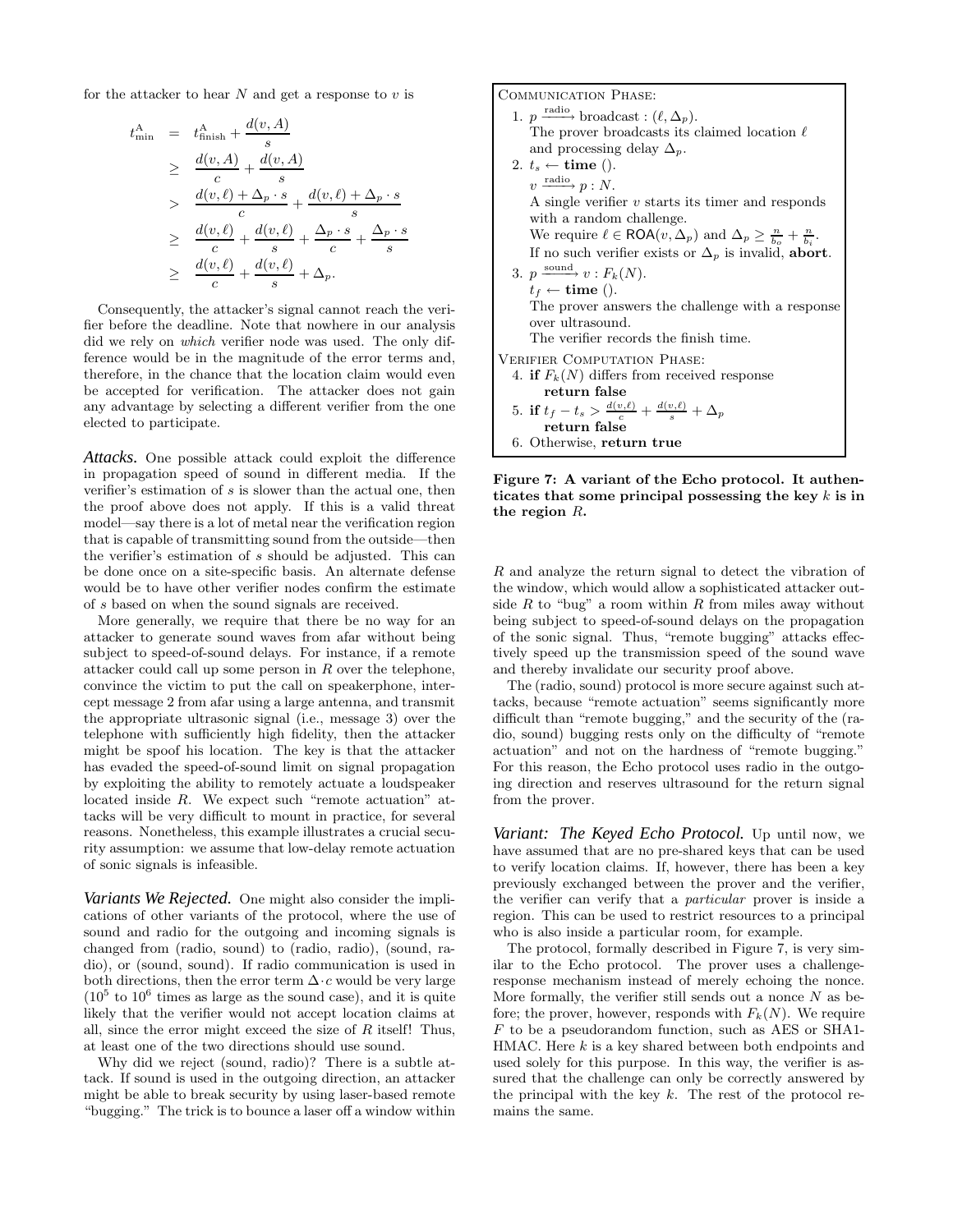## **4.2 Coverage**

The Echo protocol requires that all the verifiers must be inside the region of interest,  $R$ . Furthermore, the region of acceptance is a subset of the region of interest and is determined by the placement of the verifiers within R. Thus, a natural question to ask is how well the verifiers "cover" a given region  $R$ . We define coverage to be the fraction of the region in which successful location claims can be validated. Obviously, the ideal scenario would allow full coverage with only a few verifiers. In that case, the verifiers would be complete, according to our definition in Section 2.1. Recall that the completeness condition requires that the verifiers accept if the prover has a presence inside R. When the coverage is less than 100%, completeness is only partial.

To measure this effect, we ran simulations to measure the coverage in two scenarios with only a few nodes. In Figure  $8(a)$ , we placed 10 nodes in a 100m by 100m room. The nodes were randomly placed with the constraint that each node had to be 20m away from every other node; the approach is called "constrained random" since it allows imprecise deployment based on a rough model of the area. In the pictured trial, the placement achieved 81% coverage; averaging 5 trials yielded a mean coverage of 78%.

By manually placing 5 nodes, we were able to achieve a coverage of  $93\%$  in a similar room (see Figure 8(b)). Thus, with very few verifier nodes, the ROA covers a significant fraction of the region that we are interested in. The regions with the least amount of coverage are as expected: at the edges and corners of the region.

Although there are a number of possible policies that might be employed to get good coverage, we feel that using a simple model of the site along with the "constrained random" approach will yield good results with little effort. Of course, coverage can always be further increased by adding more verifier nodes.

#### **4.3 Evaluation**

The Echo protocol is explicitly designed to make few demands on the prover and verifier.

First, we do not use cryptography. By avoiding the use of both public- and private-key cryptography, we achieve two goals. We lower the CPU and memory requirements on both the prover and verifier, and perhaps more significantly, we remove the need for any prior agreement between the prover and verifier with respect to keys or certificates. This means that if  $R$  is, say, a baseball stadium, then any fan attending the game with a suitable small device can act as a prover.

Several authors have proposed schemes that rely on timeof-flight measurements of radio signals. However, such approaches require processing speeds fast enough that distance errors are small even with speed-of-light communication. In contrast, error in our scheme is correlated to the speed of sound, which is roughly  $10^6$  times slower than radio communications. That means that a correspondingly greater processing delay can be tolerated, which is crucial, if lowcost devices are to participate.

Lastly, our protocol does not require time synchronization between any two nodes. It only requires that each node have a clock that can measure real time with some precision. For example, taking the speed of sound to be 331 m/s, each 1ms of timing inaccuracy in the receiver would increase uncertainty by about  $1/3$  of a meter. If the prover and verifier are 50m apart, the protocol runtime is about 150ms; clock skew is unlikely to be more than a few microseconds during this interval [8], so the uncertainty added would be on the order of millimeters, which is acceptable for our application domain.

## **5. RELATED WORK**

A number of authors have proposed using time-of-flight measurements and the speed of light to securely gain location information about untrusted parties. Brands and Chaum proposed a time-bounded challenge-response protocol [4] as a defense against man-in-the-middle attacks on cryptographic identification schemes. Hu, et al., proposed using temporal packet leashes for wireless networks to defend against similar attacks [12]. However, a major limitation of these schemes is that both the prover and verifier send RF signals, requiring a much more accurate timing system at the verifier as well as tight real-time processing guarantees on both the prover and verifier for accurate readings. For these reasons, we believe our algorithm is better suited to mobile devices than those previous proposals.

In independent and concurrent work, Waters and Felten present a scheme that uses round-trip time-of-flight of RF signals to achieve goals similar to ours [19]. Their architecture is similar to ours, in that they, too, suggest focusing on secure location verification rather than on secure location determination. However, their reliance on RF seems likely to limit deployment, like the previous proposals mentioned above. Additionally, by using tamper-resistant trusted devices, they are able to defend against stronger adversaries. If their verifier accepts, they can successfully show that the trusted device is at the specified location. In comparison, we can show that the device or a collaborator has a presence at the specified location.

The idea of using time-of-flight to estimate distance is not a new one: it dates back to the birth of radar systems, which often use time-difference-of-arrival (TDOA) to determine the range to detected objects. Ultrasonic time-of-flight ranging can even be found in nature, where it is used by bats.

Coarse-grained location authentication has been used in the television industry to prevent cloning of set-top boxes [9]. Gabber and Wool propose four coarse-grained techniques, relying on extensive telecommunications infrastructure such as satellites, paging and cellular networks. Their techniques rely on tamper-resistant hardware.

Location-limited channels provide a communication mechanism that is restricted to a short range and provides both endpoints a mechanism to guarantee the authenticity of each participant [16]. Balfanz, et al., have proposed using locationlimited channels for location-based access control [3], and many others have also proposed use of limited-range radio broadcasts as a way to verify proximity [13, 6, 5]. However, there are no strong security guarantees that the communication range will always be limited as desired: an adversary with more powerful equipment may be able to participate in the protocols even if they are substantially further away than non-malicious parties.

Finally, there are many techniques to help localize devices [2, 14, 15, 10, 18, 1], GPS being one of the most widely deployed. However, none of those works addressed security, and in fact, GPS signals can be spoofed [17, §3.2.2]. Nonetheless, we have noted that combining a (possibly insecure) localization mechanism with our secure location verification technique yields a secure localization algorithm.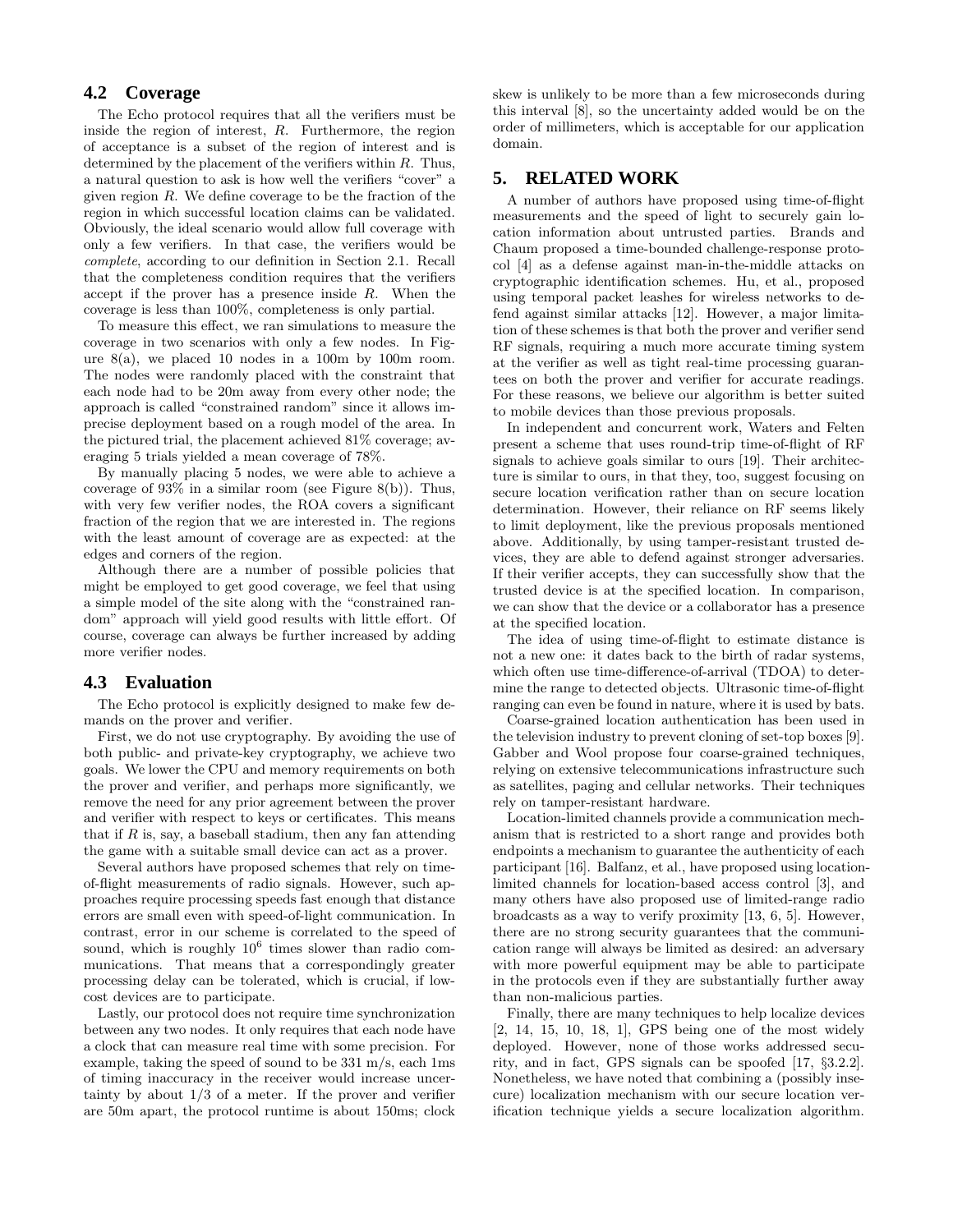

(a) 10 randomly placed nodes; the nodes were constrained so that they were at least 20m away from all other nodes. This "constrained random" method corresponds to a reasonable, but not precise, dispersement of nodes. These 10 verifiers covered 81.5% of the room.



(b) 5 nodes manually placed to maximize coverage (93.3%)



Thus, insecure localization protocols should be seen as complementary to our work on secure location verification.

Many authors have commented on the value of locationbased access control [7, 5, 3, 13, 6].

## **6. FUTURE WORK**

One area for future work is performing more precise region verification using intersection (e.g., triangulation or trilateration). The idea is that if verifier v1 can verify  $\mathsf{ROA}(v1,\Delta)$ and v2 can verify  $ROA(v2, \Delta)$ , then together they should be able to verify  $ROA(v1, \Delta) \cap ROA(v2, \Delta)$ . The intuition is simple: if a prover is verified to be present in both regions, then it must be in their intersection. The allure of this approach is considerable: under our current scheme, a verifier node is required inside R, whereas in an intersection-based scheme, in principle nodes at the edges of, or even outside, R might suffice.

There are significant challenges to be surmounted before such an approach can be made compatible with security, though. First, the verifications would have to be done simultaneously; if not, the prover could move from location to another between the two runs. One way to do this is to have the prover receive both nonces and return a hash of their concatenation to both verifiers, who would have exchanged nonce information in advance. Another problem is that intersection-based protocols are not robust against collusion attacks by attackers with multiple nodes: such an adversary may legitimately have one node in  $ROA(v1, \Delta)$ and one node in  $\mathsf{ROA}(v2,\Delta)$  independently without having any presence in  $\mathsf{ROA}(v1,\Delta)\cap \mathsf{ROA}(v2,\Delta)$ . It seems there remains considerable work to be done before intersection can be applied in a full protocol.

### **7. CONCLUSION**

We introduced the in-region verification problem. Then, we designed a provably secure, lightweight protocol to address it, named the Echo protocol. The Echo protocol does not require cryptography, time synchronization, or any prior agreement between the prover and verifier, making it suitable for low-cost devices such as those in sensor networks. It is robust against a malicious adversary with unbounded computing power; the security rests on physical properties of sound and RF signal propagation. We showed that for a reasonable scenario, coverage of 80–90% could be easily achieved, i.e., the Echo protocol could guarantee in-region verification for 80–90% of legitimate location claims. Consequently, we expect the Echo protocol to be a useful contribution in contexts where physical presence is used for access control.

## **8. REFERENCES**

- [1] GPS Documentation. https://www.peterson.af. mil/GPS\_Support/gps\_documentation.htm.
- [2] Paramvir Bahl and Venkata N. Padmanabhan. RADAR: An In-Building RF-Based User Location and Tracking System. In INFOCOM (2), pages 775–784, 2000.
- [3] Dirk Balfanz, D.K. Smetters, Paul Stewart, and H. Chi Wong. Talking to Strangers: Authentication in